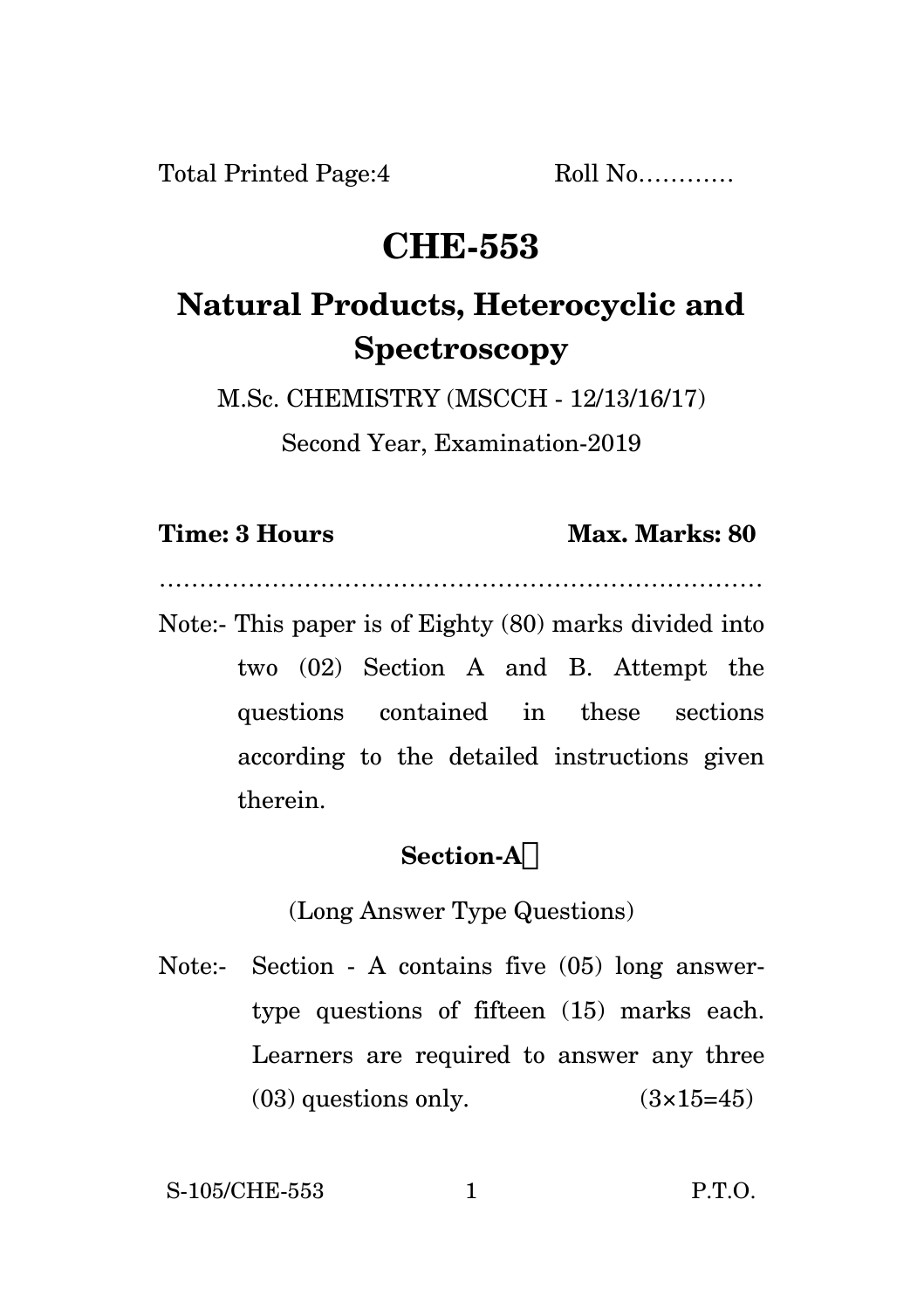- 1. What do you understand by ORD? How it is different from CD. Discuss analytical application of ORD technique.
- 2. Describe stepwise in detail.
	- (a) Acetate/Malonate pathway
	- (b) Shikimic acid pathway Discuss examples of secondary metabolites formed in above pathways.
- 3. What are alkaloids? Explain
	- (a) Functions and properties of alkaloids
	- (b) Methods of Isolations of alkaloids
- 4. Describe in brief:
	- (a) INEDQUATE experiment in C13-NMR
	- $(b)$  F<sup>19</sup> and P<sup>31</sup> NMR
	- (c) DEPT Vs Double resonance
- 5. Discuss structures and synthesis of:
	- a. Quinoline
	- b. Indole
	- c. Pyridine
	- d. Dioxane
	- e. Pyrral

S-105/CHE-553 2 P.T.O.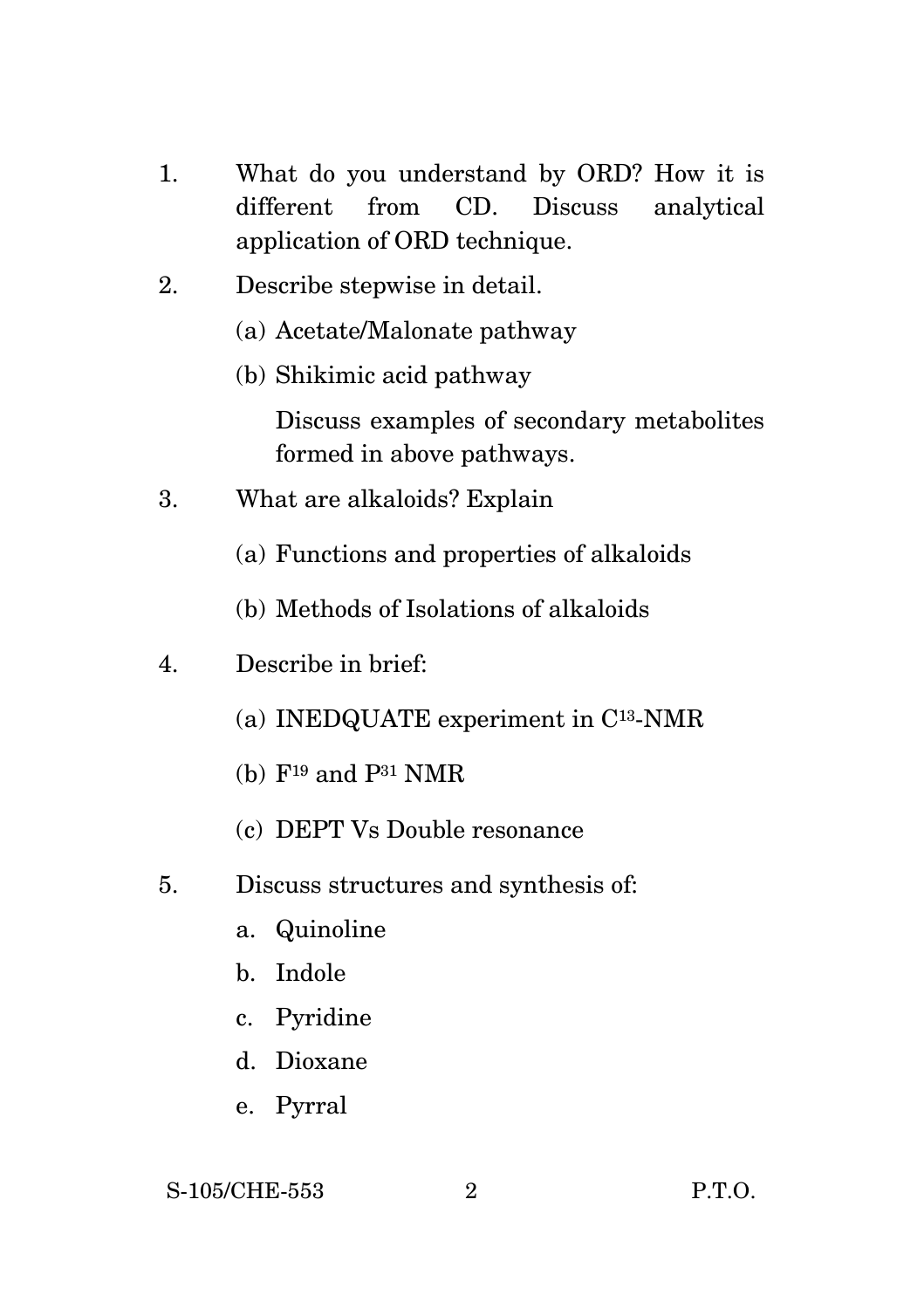#### Section-B

#### (Short Answer Type Question)

- Note:- Section-B contains eight (08) short answer type questions of seven (07) marks each. Learners are required to answer any five (05) questions only.  $(5 \times 7 = 35)$
- 1. What are prostaglandins? Discuss their biological importance with structure of at least two PGs.
- 2. (a) What are Co-factors and Co-enzymes? Describe in brief.
	- (b) Explain the key and lock model and induced fit model for the mechanism of enzymes.
- 3. (a) Describe the basicity order of furan, thiophene and pyrrale?
	- (b) Describe why loan pair of electrons on nitrogen of pyridine do not take part in resonance.
- 4. (a) Predict the number of proton decoupled signals in the following organic molecules.

$$
\begin{array}{ccc}\n & 0 & 0 & 0 \\
& 0 & 0 & 0 \\
& 0 & 0 & 0\n\end{array}
$$
\n
$$
\begin{array}{ccc}\n & 2 & c_{1} & 0 & c_{1} & 0 \\
& 0 & 0 & 0 & 0 \\
& 0 & 0 & 0 & 0\n\end{array}
$$
\n
$$
\begin{array}{ccc}\n & 2 & c_{1} & 0 & c_{1} & 0 \\
& 2 & c_{1} & 0 & c_{1} & 0 \\
& 0 & 0 & 0 & 0 & 0 \\
& 0 & 0 & 0 & 0 & 0\n\end{array}
$$

S-105/CHE-553 3 P.T.O.